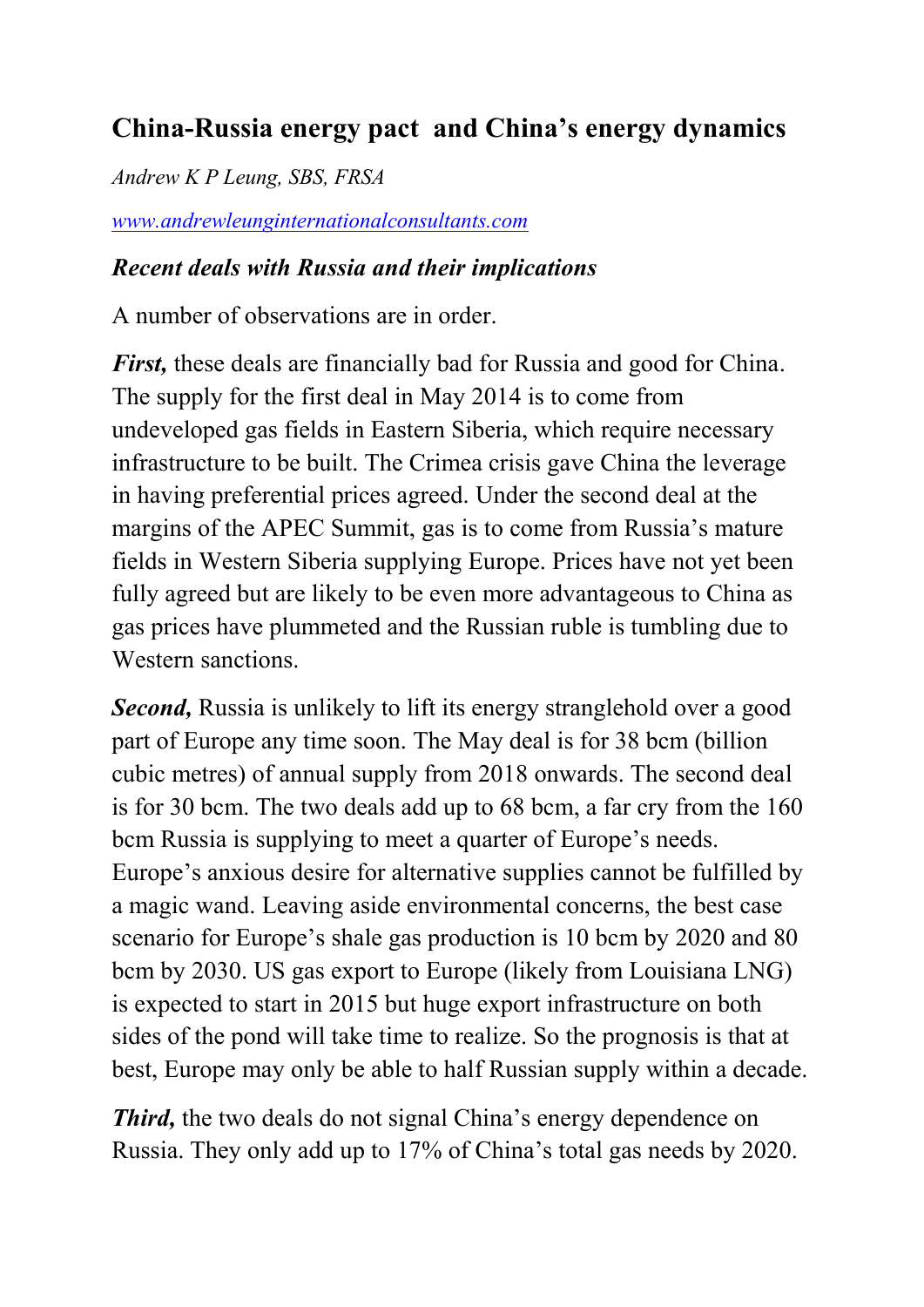During this period, gas merely represents 10% of China's energy mix. Even when gas and renewables are expected to grow in proportion, coal still remains dominant for China perhaps until 2050. Overall, the two Russian gas deals would equate to only 1.7% of China's total energy mix.

*Fourth,* the gas deals do not mean that Russia and China are forming an Eastern bloc against the West. Yes, there is Putin's pivot to the East and China's to the West. There is Russia-China coordination in the UN Security Council. There is a common desire to grow the influence of the BRICS countries to balance against U.S. dominance. But the world has now become so inter-connected and interdependent that any ideas of rigid blocs no longer work. What is more, Russia and China are by no means all-weather friends. Putin is anxious that Russia's sparsely-populated east is exposed to the risks of Chinese settlements and trade. The history of Tsarist seizures of these huge territories from the Middle Kingdom still remains vivid in the minds of both Putin and his Chinese counterpart.

### *China's energy dynamics in response to Climate Change*

China has long been alive to threats to regime stability posed by resource scarcity, pollution, and geopolitical choke points to vital energy supplies. This informs China's proactive development of overland pipeline linkages through Central and West Asia as well as expanding energy footprints across the globe, including Africa and Latin America. It also partly explains China's more assertive stance in the East and South China Seas.

However, over-dependence on energy input calls into question economic and social sustainability. In particular, overcoming the "middle-income trap" mandates a more balanced and higher-quality development model. Hence reduction of energy intensity has repeatedly been highlighted in recent five-year plans.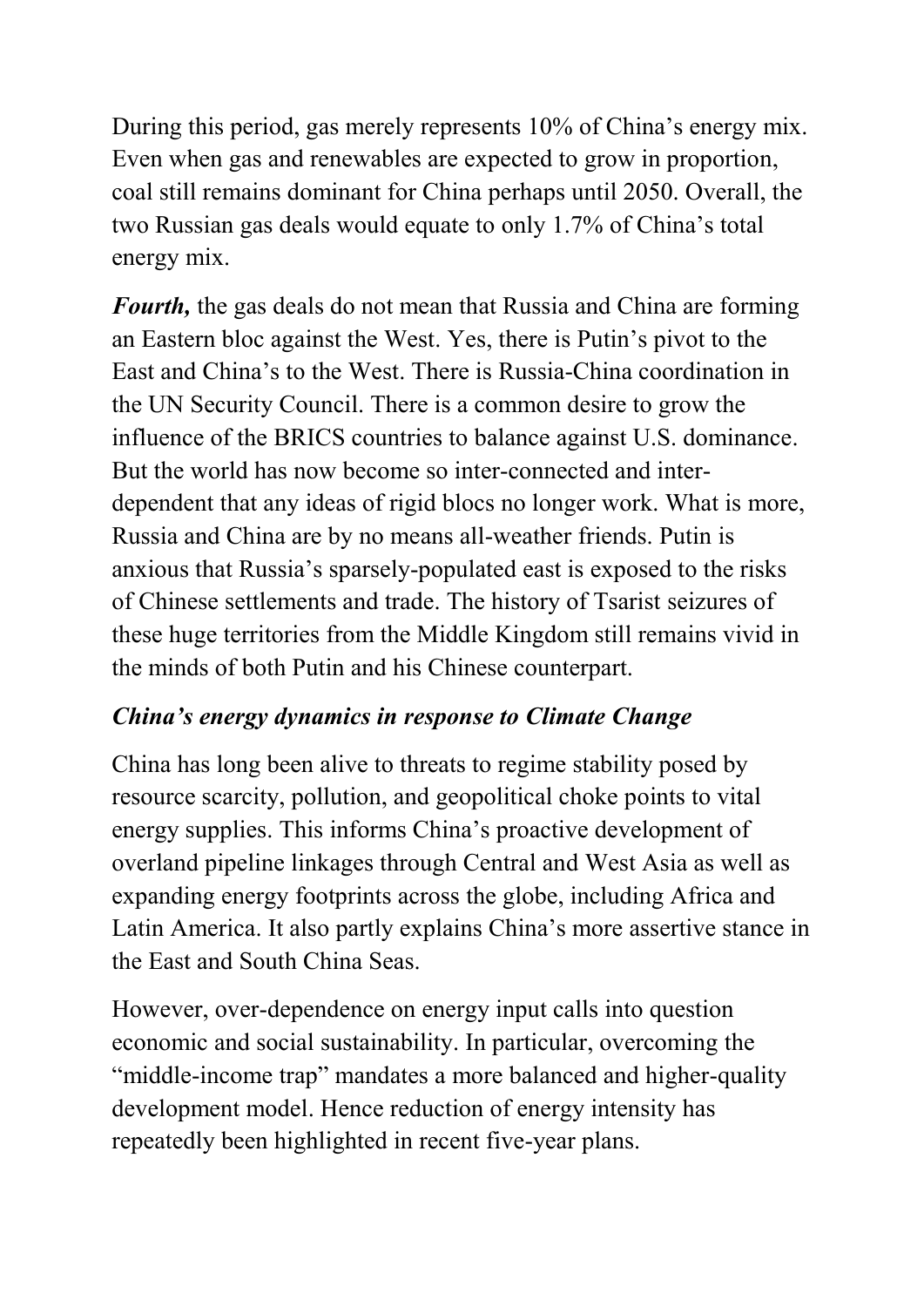Growing global concern with Climate Change has driven together China and the U.S., the world's two largest polluters, in a groundbreaking accord at the APEC Summit in Beijing. For the first time, China has undertaken to cap carbon emissions by 2030, if not sooner.

China's confidence in meeting this target appears to be based on reasonably solid grounds.

According to a report by the PEW Charitable Trust (1), China became the global leader in *wind energy* in 2013, with investment accounting for 38% of the global total. China announced in May that over 100 GW of wind energy capacity will be installed to power some 100 million households by 2020. With current wind energy cost at 0.4 RMB (US\$0.059) per kilowatt-hour, wind energy could displace 23 % of China's coal-generated electricity, equivalent to 0.62 gigatonnes (9.4%) of annual CO2 emissions (2).

In 2013, China became the world's largest investor in *solar energy* with projects worth \$22.6 billion, tripling the size in 2012, with the aim of reaching a capacity of 35 GW by 2015 and 50 GW by 2020. According to the Worldwatch Institute, Washington D.C., China has 30 million solar households and 60% of world's installed capacity.

Capacity for *hydro-electric power* under the five-year plan 2011-2015 is to increase from 220 GW to 290 GW. By end 2013, capacity had already reached 280 GW, equivalent to 22% of the nation's total power capacity, up 12.3% from 2012.

As for *nuclear energy*, in addition to 21 existing reactors, 28 more are under construction with 2 new plants to be added annually for the next 15 years. New reactors planned include the world's most advanced. Capacity is expected to increase ten-fold to 80 GW by 2020, 200 GW by 2030, and 400 GW by 2050.

The National Development Reform Commission plans renewable energy to account for 20% of electricity generation by 2020.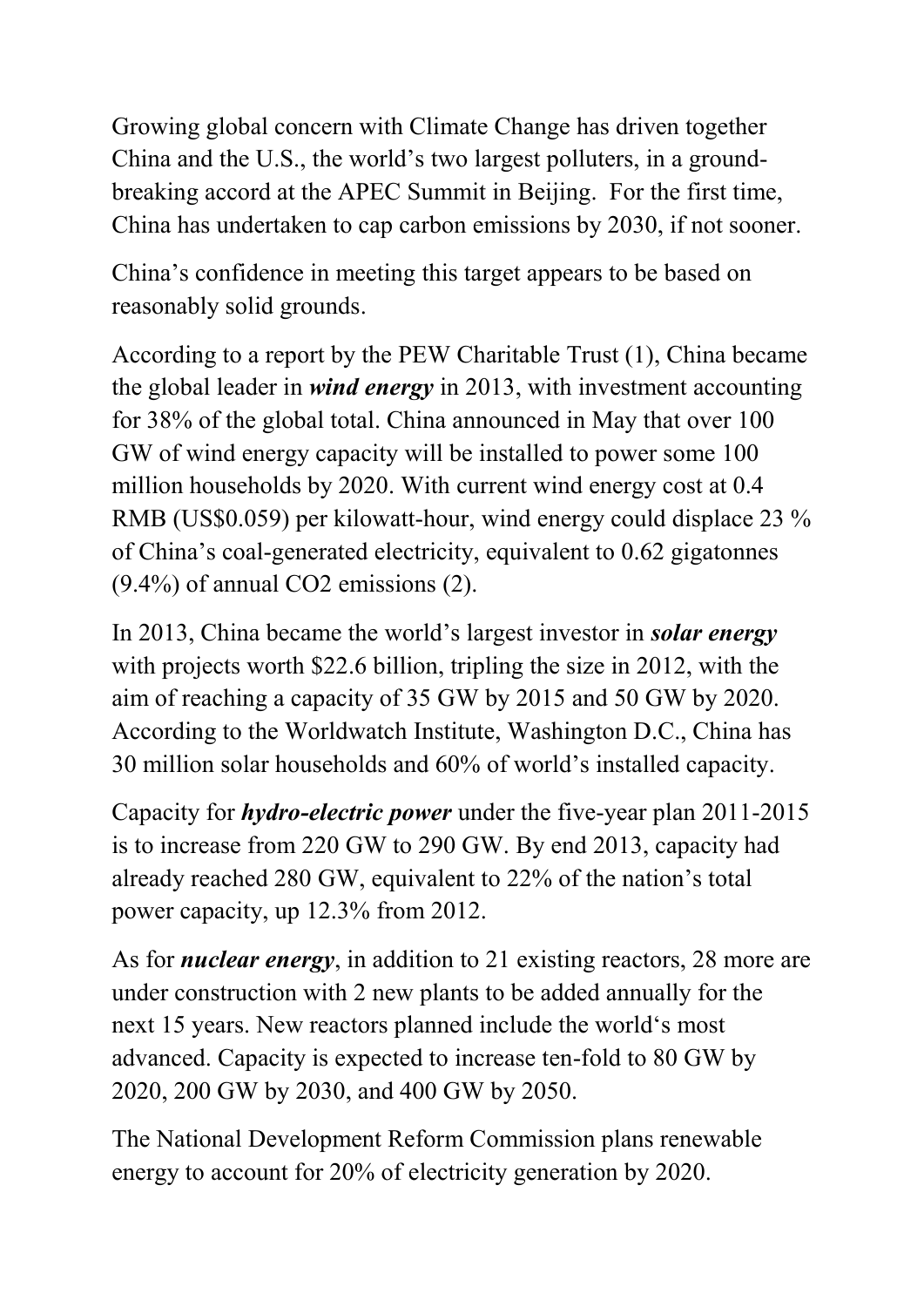According to a 2010 roadmap of the Chinese Academy of Sciences, fossil energy is to decrease from 92.7% of total supply in 2007 to 66% by 2030 and 45% by 2050. New and renewable energies are to grow from 9% in 2012 to 27% by 2030 and 45% by 2050. The remainder, nuclear energy, is expected to increase from 1.8% in 2003 to 7% by 2030 and 10% by 2050.

Renewable energies aside, gas is respectively 43% and 30% less in CO2 emissions compared with coal and oil, which together represent some 90% of China's total energy use. As 55.2% of China's oil is imported, for environmental and national security reasons, gas holds a great deal of promise for China.

According a Medium Term Gas Market Report of the International Energy Agency (IEA), China is embracing the global *"Golden Age of Gas*<sup>"</sup>, likely to represent half the increase in world demand for the rest of the decade, both through home production and more importantly through imports (3).

EIA estimates that China has 1,275 TCF (trillion cubic feet) of technically recoverable *shale gas* reserve, or 19.25% of the world's total, compared with 862 TCF in the U.S. However, China's reserve is in much more difficult topography. Moreover, existing hydraulic fracturing technologies are less advanced in China compared with America, are highly water-intensive and full of aquifer contamination risks. In any case, IEA studies (4) have shown that shale gas may serve as a bridging lower-emission fuel only if supported by a package of fuel pricing, cap-and-trade, carbon tax, and low-carbon technologies, including gas-fire efficiency and carbon capture and storage, backed by the highest social and environmental safeguards.

The United States has indicated willingness to share its advanced shale gas technologies and the Chinese government is introducing subsidies for shale gas production. While the prospects for the future of shale gas remain positive, China is exercising great caution in exploiting its own shale gas reserves, lest renewable energies and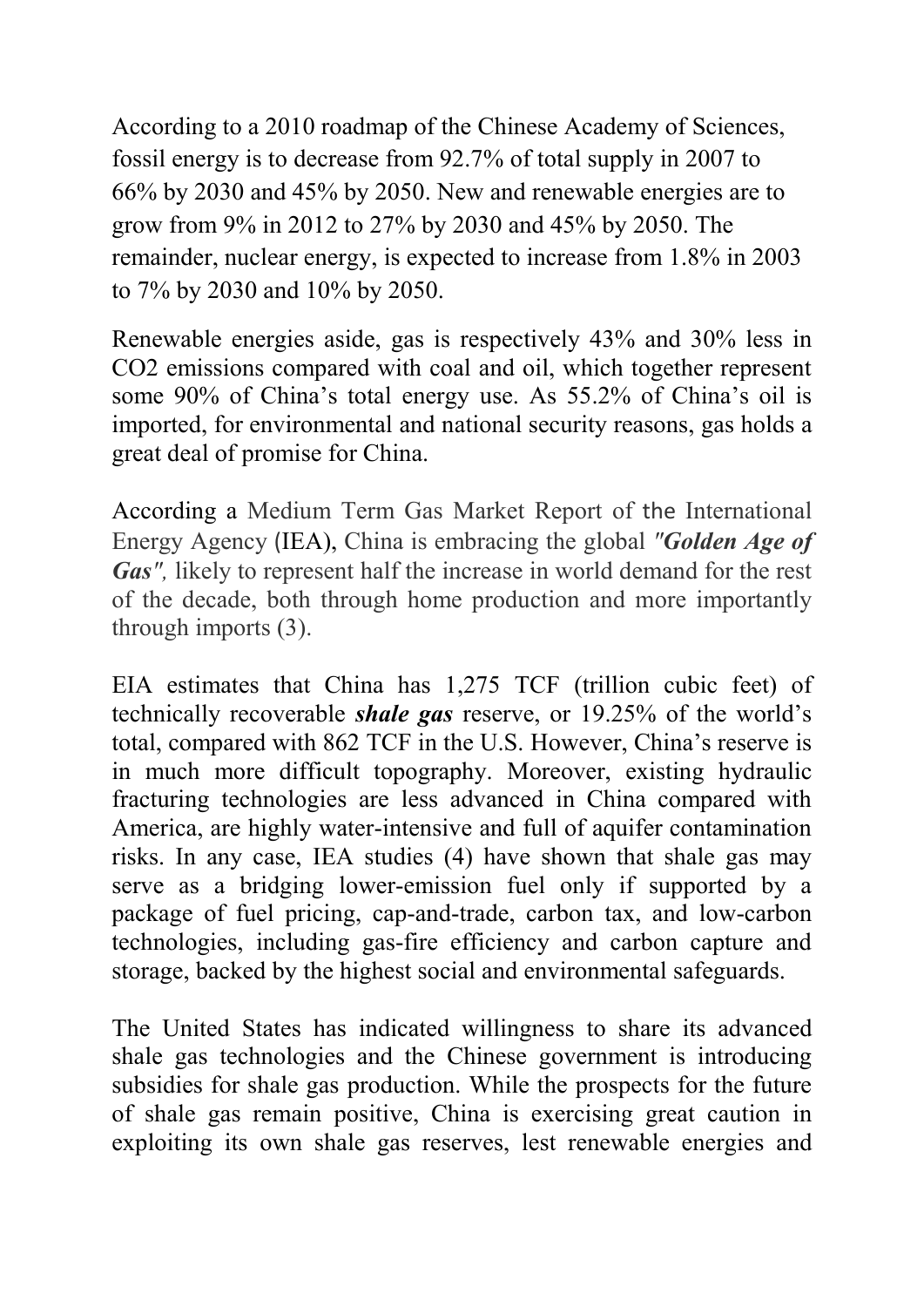low-carbon targets may be side-lined, let alone problems with water scarcity and soil and air pollution.

China's urban *air pollution* has become so serious that an Action Plan (5) has been issued by the State Council in September last year. This holds local and regional governments to account, including emission targets, technological and clean-energy re-structuring, industrial upgrading, energy-saving, and environmental protection. Included also is a program to switch all vehicles to "fifth-generation" models by 2017 with much higher emission specifications comparable or superior to European standards.

As transportation commonly accounts for over 70% of oil consumption, it has long been recognized that the future of cars would determine the "Oil Endgame" (6). China is very much in the race to develop *cars of the future*, in addition to reducing the use of private vehicles through better public transit systems and intelligent cities.

According to a report (7) of the Chinese Academy of Social Sciences (CASS), China is slated to build some 200 *eco-cities* in coming years, covering some 80% of all prefectures. Many of these cities will be linked by the world's largest high-speed rail network as well as smart power grids. According to a report, China spent more on smart grids than the U.S. for the first time in 2013, with \$4.3 billion invested, accounting for almost a third of the world's total (8).

China is expected to attain 70% urbanization rate by 2030 through unprecedented migration from the countryside. In April 2013, President Xi invoked the vision of "*Ecological Civilization*" for a "Beautiful China" thorough quality, efficient, and low-carbon development. A 2013 joint report (9) of the United Nations Development Program (UNDP) and the Chinese Academy of Social Sciences examined how this vision may be realized through building sustainable and liveable cities.

All in all, it remains to be seen whether the above blueprint will stand the test of time. With a fifth of the world's population, how well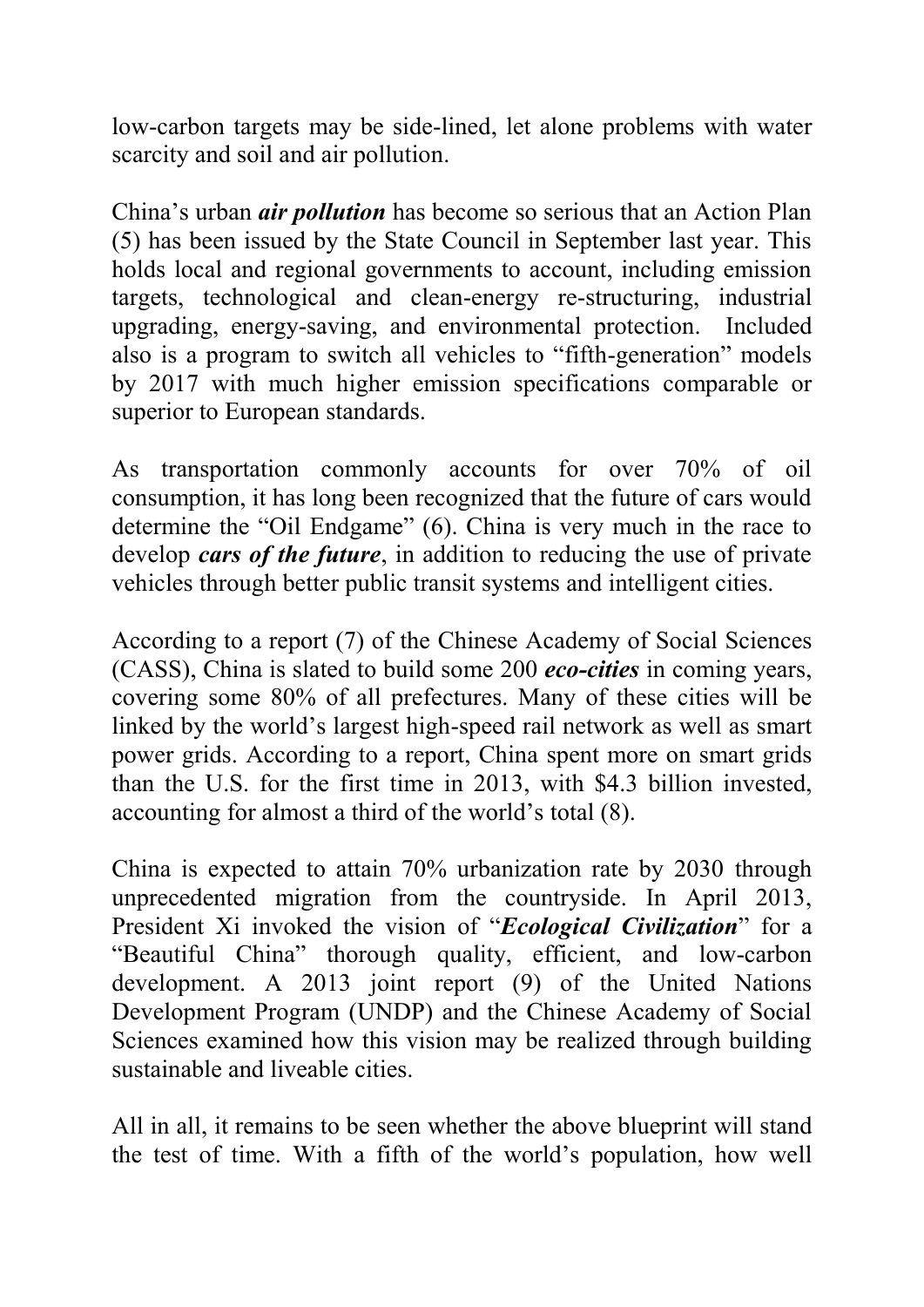China manages her energy dynamics is likely to define not only her future, for better or for worse, but also her relations with other countries and with Planet Earth.

# **World Energy Outlook 2014**

The above prognosis sits well with the following takeaways from the latest report (12 November 2014) of the International Energy Agency (IEA) "*World Energy Outlook 2014*"(10) :

(a) *Global economic re-structuring* towards less energy-intensive development is likely to curb overall energy demand growth. Nevertheless, world primary demand is expected to be 37% higher by 2040. Asia, particularly China, accounts for 60% of the growth, at least until 2030. Oil demand is to increase from 90 mb/d in 2013 to 104 mb/d by 2040. But growth rate is expected to slow from 2% p.a. to 1% p.a. after 2025.

(b) By 2040, world energy supply is to fall into *four almost equal categories* - (i) low carbon fuel (renewables and nuclear), (ii) oil , (iii) natural gas, and (iv) coal.

(c) *Renewables* (particularly wind, hydro and solar, in that order) are to go from strength to strength, accounting for half of global increase in energy supply, a third of total energy mix, and overtaking the share of coal by 2040, driven by China and other emerging economies.

(d) *Nuclear energy will grow only by one percentage point* to account for 12% of total energy mix by 2040, with China contributing the lion's share of 40%.

(e) By 2040, while growth in oil demand is expected to slow to near halt, *gas demand is likely to increase by over 50%,* supported by LNG trade, with the United States becoming the lowest-cost producer. But US shale gas production is expected to level off by late 2030's while US tight oil output is likely to decline by early 2020's.

(f) *Coal demand* is likely to remain 15% higher by 2040, supported by requirements in China, India, Indonesia and Australia, but the growth rate is expected to plateau in the 2020's and falling back in the 2030's except for India.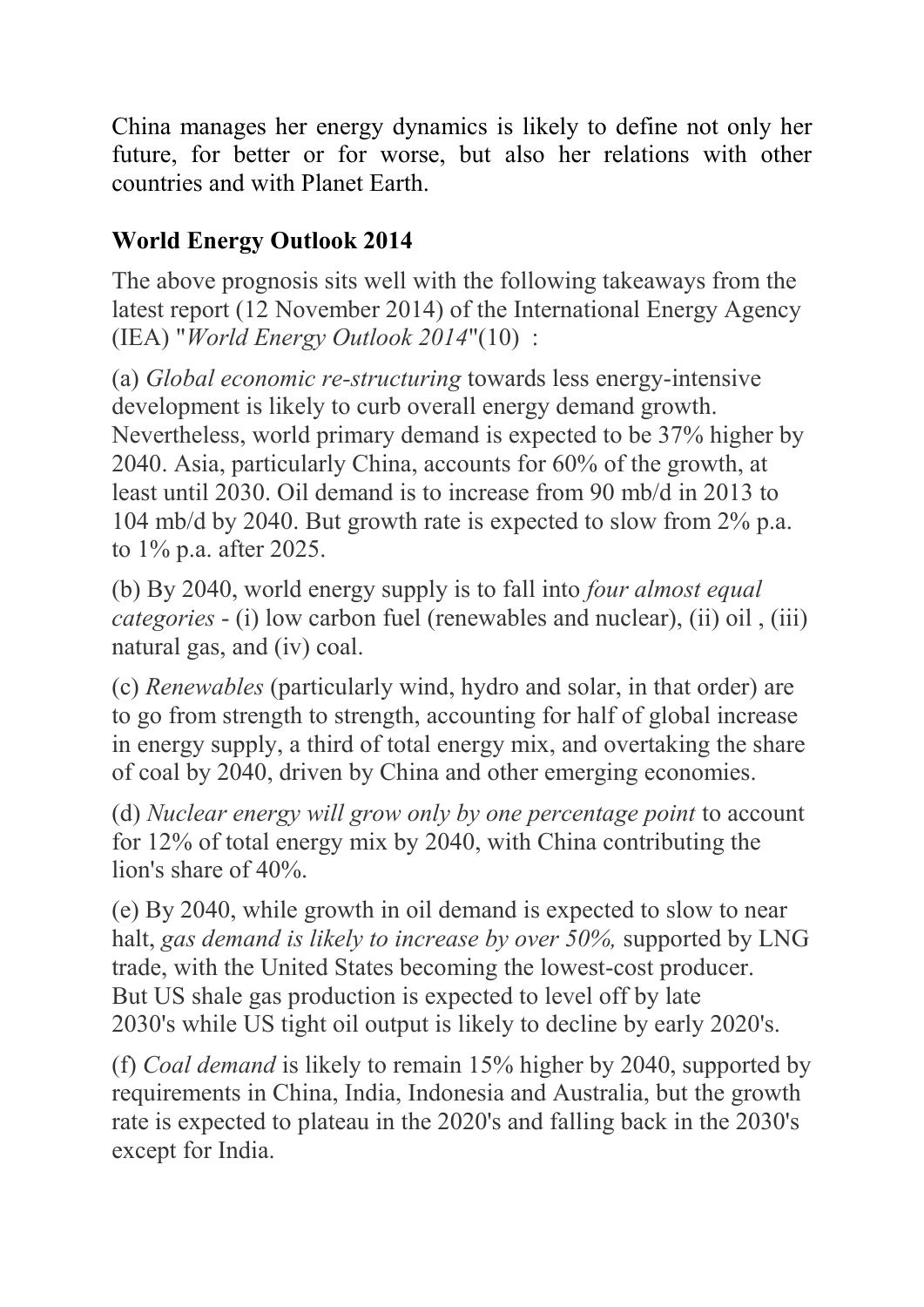(g) Owing to the above dynamics, global temperature is likely to rise above the target of not exceeding 2 degrees Celsius (3.6 degrees Fahrenheit) compared with pre-industrial times unless vigorous mitigation measures are implemented globally

(h) Concentration of energy supply sources, rising costs of extraction, price disincentives, operating and political uncertainties are likely to continue to sustain countries' *concerns of energy security*, preventing abatement of global energy rivalries.

# **Conclusions**

In sum, the following observations are instructive –

- (a) Russia now wants energy deals with China to forestall against Western sanctions and China is prepared to go along with them as they would enhance the security of China's energy supply and transit routes.
- (b) China's two gas deals with Russia represent only a tiny fraction of China's overall energy needs. These by no means signal China's energy dependence on Russia. Nor do they imply the formation of a Russia-China "Eastern Block" against the West.
- (c) Both China and Russia want to balance in some way against a world defined by *Pax Americana*. China, in particular, wishes to pivot to the West as a counterpoint to the U.S. Pivot to Asia.
- (d) To overcome the "Middle Income Trap", to minimize vulnerability to energy security, and to ensure long-term economic and social (and hence political) viability, China has to wean herself from over-dependency on energy and to combat pollution. Hence her robust embrace of renewable energies and drive towards a greener economy.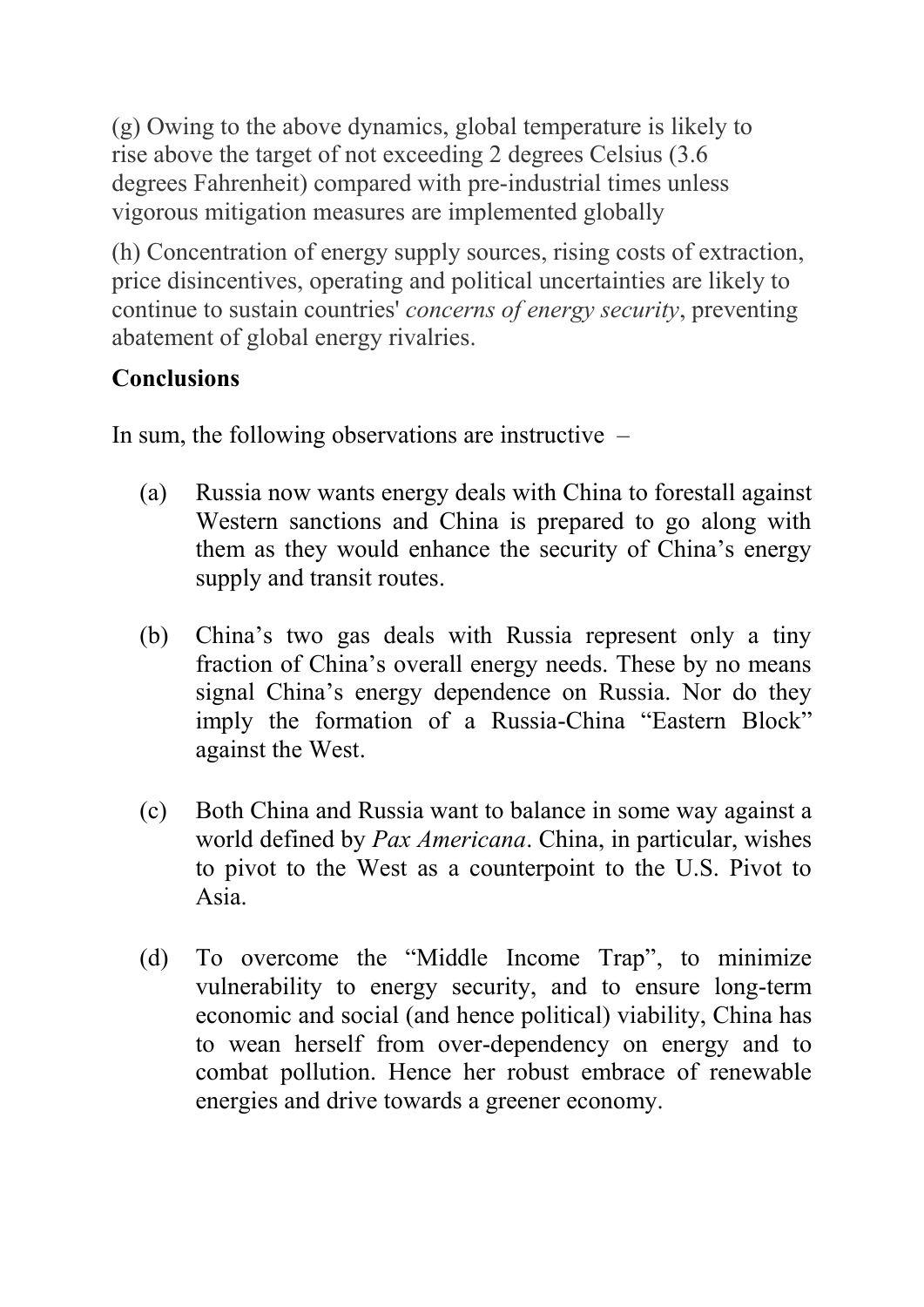- (e) To build a moderately well-off economy by 2030, China is pushing ahead with history's fastest and most-extensive urbanization program. This is design to grow into an "urban economy" driven by rapid growth of a consuming middle class. This massive urbanization drive including automobiles will sustain continuing robust demand for energy.
- (f) So, notwithstanding the rapid growth of renewable energies, China with a fifth of the world's population, will continue to demand the bulk of the world's fossil energy supplies. But she is likely to shift from coal and oil to gas as a cleaner fuel.
- (g) Despite abundance of China's shale gas reserve, it is buried in much more difficult terrain compared with the United States. For fear of mounting water scarcity and environmental pollution, China is likely to resort to import of U.S shale gas rather than exploiting her own reserves indiscriminately.
- (h) All in all, Russia's energy deals with China are unlikely to impact Japan and other Asian countries very much. By comparison, China's long-term strategic shift towards cleaner and renewable energies and her gigantic urbanization program are poised to offer many opportunities for cooperation and businesses.

- (1) [http://www.pewtrusts.org/en/research-and-analysis/reports/2014/04/03/whos](http://www.pewtrusts.org/en/research-and-analysis/reports/2014/04/03/whos-winning-the-clean-energy-race-2013)[winning-the-clean-energy-race-2013](http://www.pewtrusts.org/en/research-and-analysis/reports/2014/04/03/whos-winning-the-clean-energy-race-2013) (accessed on 14 November, 2014)
- (2) An estimate by the Worldwatch Institute, 5 January, 2014
- *(3)* As noted in *"China gases up for a New Golden Age"* by Keith Johnson in *Foreign Policy*, 10 June, 2014, *[http://www.foreignpolicy.com/articles/2014/06/10/china\\_gasses\\_up\\_for\\_a\\_new\\_g](http://www.foreignpolicy.com/articles/2014/06/10/china_gasses_up_for_a_new_golden_age) [olden\\_age](http://www.foreignpolicy.com/articles/2014/06/10/china_gasses_up_for_a_new_golden_age) (accessed on 10 June, 2014)*
- (4) *Golden Rules for a Golden Age of Gas* "Special Report on Unconventional Gas", World Energy Outlook 2012, International Energy Agency